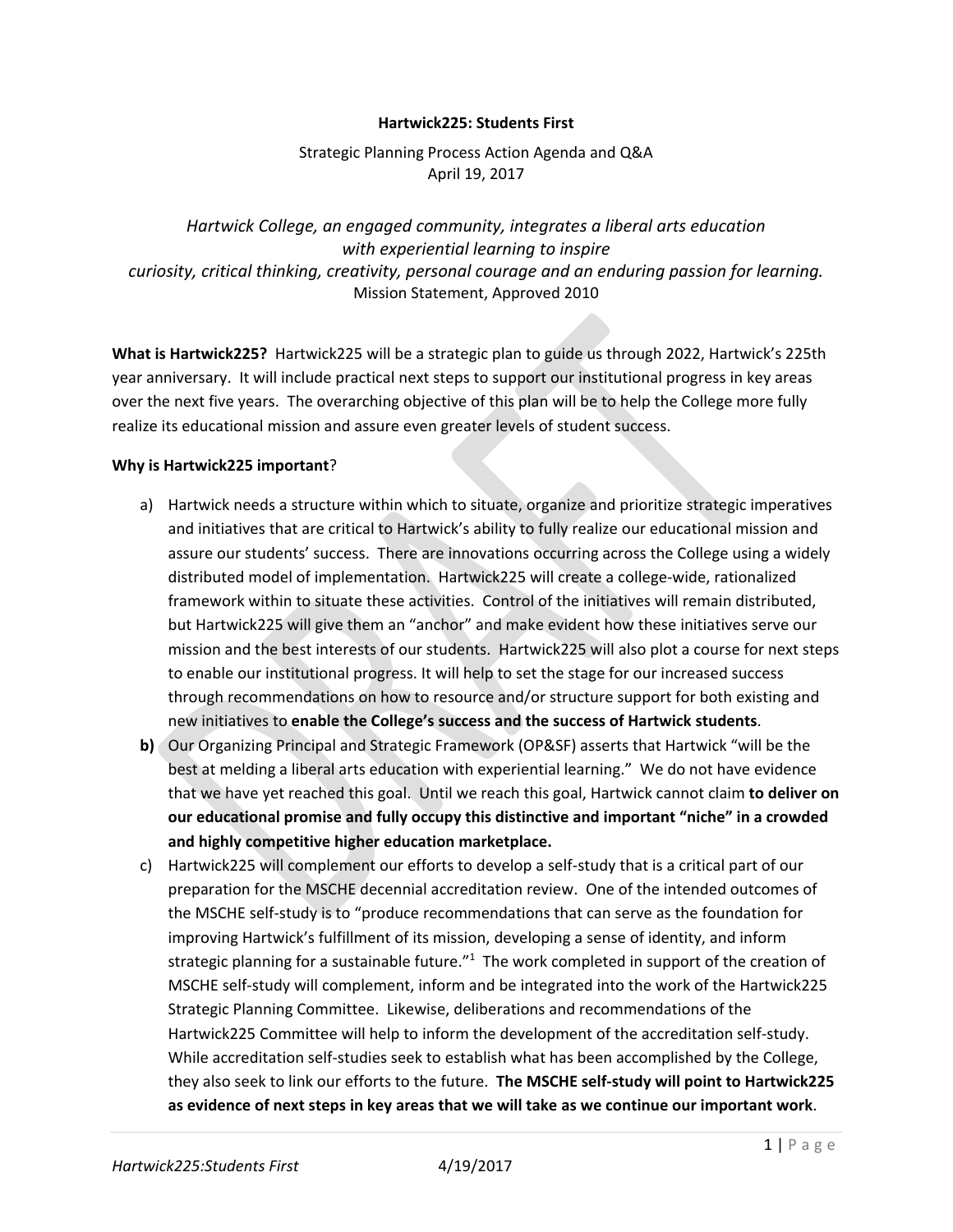- **d)** Planning is an important tool in setting the stage for, and assuring, institutional progress. We have had a series of planning efforts over Hartwick's history. Some were strategically targeted in scope, others were broad and comprehensive. All of these efforts were important to developing our capacity to help our students succeed. I outline our planning efforts since 2008 in the attached slides (with blue background.) Planning shapes the institution we become and helps us to prioritize resource use and so it is a constant process. It is now time for an institution-wide planning effort that capitalizes on what we have learned and focuses on those issues that we believe to be central to our near term future progress. **This planning process will be inclusive, will allow us to track on our progress, and will create a meaningful bridge to Hartwick beyond 2022.**
- **e)** Our last college wide planning effort, the Leadership Group (LG) was completed in 2014. The Leadership Group was a visioning process that resulted in suggestions of areas where development should occur, sometimes in detail. Attached is a graphic that summarizes the LG's identified foci. In June of 2014 the Hartwick Board of Trustees approved action on many elements of the LG work; in some cases, they identified specific sources of funding. Members of our community have been working to develop the various ideas that came out of the LG process since it completed its work. For example, capital projects (e.g. bond funded renovations and construction), marketing initiatives (e.g. recreation of the website), internationalization (e.g. the development of an international recruitment plan), accreditation (e.g. decision to not pursue AACSB), and a revision of the academic schedule (now implemented), to name a few, have been addressed. Some have been completed, while some are now part of our institutional strategy and will continue**. None of the LG initiatives will "disappear" – most that are developmental (like internationalization) will continue and become more deeply rooted in our culture**. **It is time for us to create a structure within which these ongoing initiatives – as well as others such as the development of new sources of revenue, including new academic programs – will fit and relate to one another.**

**How will this plan be created?** A strategic planning committee, the Hartwick225 Committee, has been formed and will create the Hartwick225 plan. This committee includes five faculty (two additional faculty positions remain available), seven non-faculty members of the President's Cabinet (director level or above), seven administrative or support staff, and seven students. **A list of members is included on pages 3-4 of this document. These members have volunteered** and were subsequently chosen with the advice and assistance of the Faculty Chair and Faculty Council, the Staff Council, the President's Cabinet, the vice presidents and our students. **The committee will be co-chaired by Provost/VPAA Dr. Michael Tannenbaum and Professor of Music Dr. Diane Paige.**

The President and Vice Presidents will support and facilitate the work of the Committee and its members. Committee members will have access to the information needed to inform its deliberations and recommendations from individuals, offices and the work of other committees from across the College. The Board of Trustees has formed a Hartwick225 Board Committee to act as a resource to the Hartwick225 committee.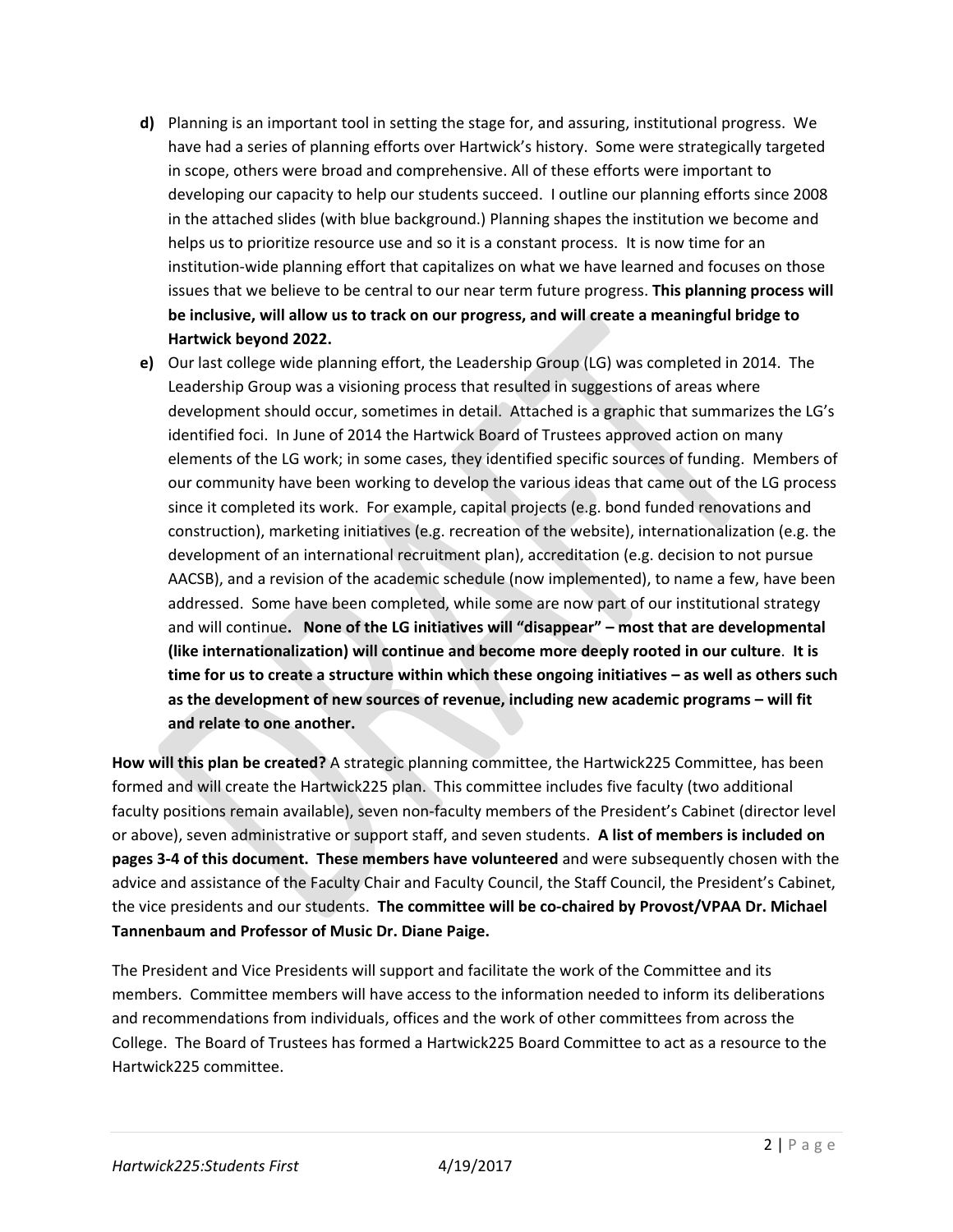Every effort will be made to share information across campus groups, and an information repository will be developed for this purpose. **The work of Hartwick225 will complement, rather than duplicate, efforts underway through our regular governance processes.** For example, at the same time that the Hartwick225 committee will work to **"**Develop a plan to maximize enrollment in nursing, business, biology, psychology and other majors that are currently in high demand while the College retools recruitment strategy for all programs," Faculty Council has scheduled a review academic programs including Business and Accounting, Nursing, and Psychology across a defined set of metrics. The focus of the review by Hartwick225 will be designed to complement, rather than duplicate and complicate, the work of Faculty Council by focusing on issues outside of the Faculty Council program review. Though Hartwick225 will ultimately consider the Council's program review results when forming its recommendations, it will not conduct an independent analysis of the metrics considered by Faculty Council. By the same token, Hartwick225 will share its findings with Faculty Council through the information repository.

**Established governance bodies across the College will be consulted and engaged in Hartwick225 discussions, and their action on draft recommendations will be sought as appropriate given their respective responsibilities.** For example, any recommendations that may emerge regarding the content or delivery of the academic program will be sent to the Faculty for consideration, recommendations on program innovation will be sent to the appropriate Vice President(s) for consideration, etc. Constituents outside of our campus community, including Board members, alumni and local community members, will be consulted as the Hartwick225 Committee chooses. **Ultimately, the President will review and approve the draft recommendations and send the final plan to the full Board of Trustees** for consideration and, ultimately, improvement, approval and adoption.

**What are the qualifications for membership on the Hartwick225 Committee, and who are the members**? Members of the Hartwick225 Committee possess unconditional enthusiasm for the College's future and a commitment to contribute consistently to the work of the committee for the entire year of its effort.

Volunteer members of *Hartwick225: Students First* include:

Mike Tannenbaum, Vice President for Academic Affair and Provost, **Co-Chair** Diane Paige, Professor of Music, **Co-Chair** Kellie Bean, Dean of Academic Affairs Grey Bennis '18, accounting and economics double major, finance minor Bruce Campbell, Executive Director of Information Technology Services Rachel Carbone, Digital/Web Development Specialist Ryan Ceresola, Assistant Professor of Sociology Biama Charles, Associate Director of Residential Life and Housing Alexis Epstein, Spring '18; political science and business double major, graphic communication minor Kim Fierke, Director of Athletics/Physical Education Chair Kerri Green, Senior Assistant to the President Patricia Grust, Clinical Associate Professor of Nursing Cindy Hubbard, Faculty Secretary Abigail Kolvenbach, '19, nursing major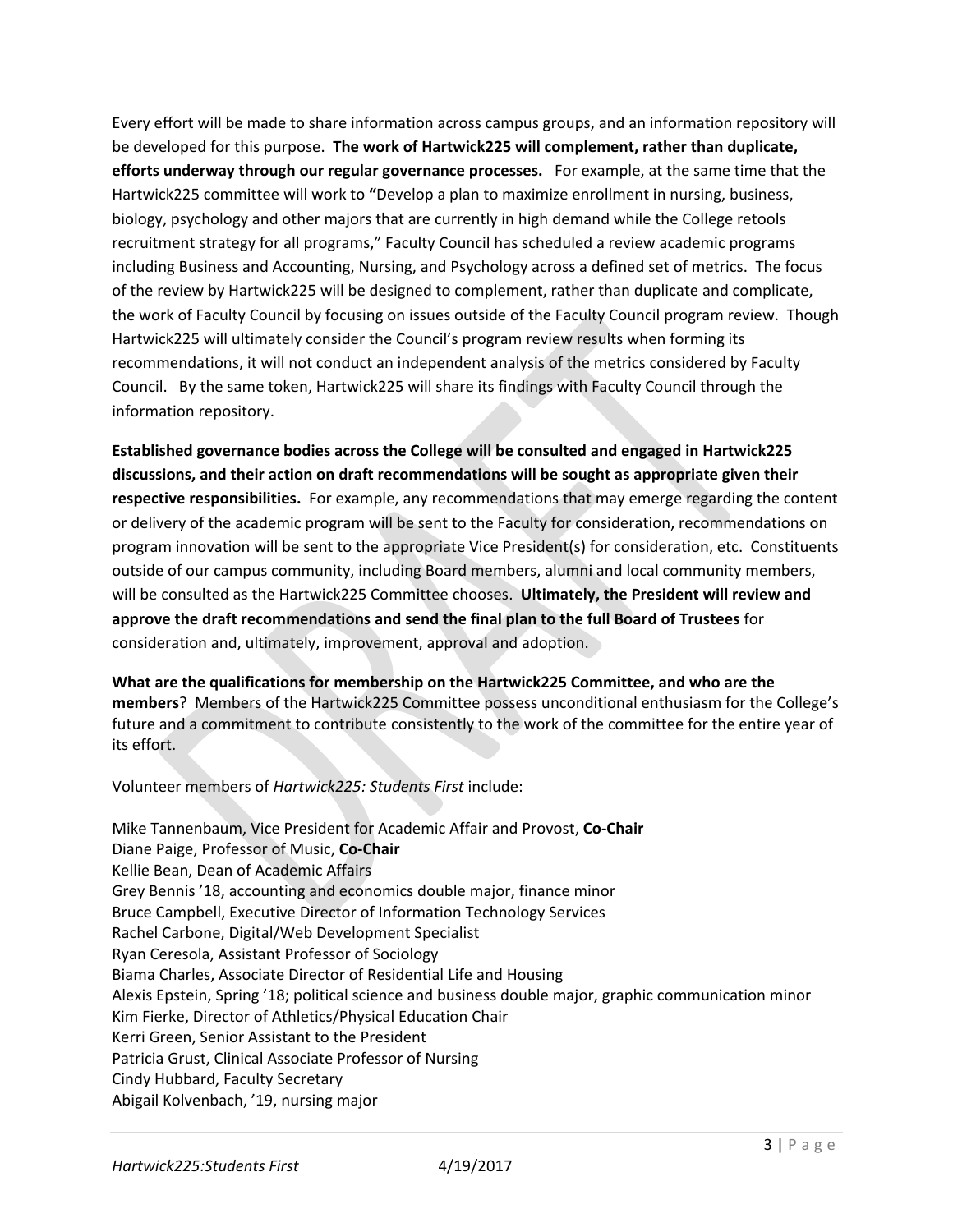Chris Lott, Marketing Communications Manager Karen McGrath, Vice President for Enrollment Management Matipa Mutoti '20, political science major Emilee Patterson, '19, biochemistry major Stefanie Rocknak, Professor of Philosophy Stephanie Sacco '18, business administration & political science double major, finance minor Matt Sanford, Registrar and Assistant Dean of Academic Affairs Meghan Sheehy, Assistant Professor of Music Education Jason Stanton, Assistant Director of the Center for Student Success Beth Steele, Director of Advancement Communications Judy Walsh, Institutional Research Analyst

**What will the Hartwick225 Committee produce?** The Hartwick225 Committee will produce recommendations that address strategic institutional foci, as outlined below. These recommendations will comprise the Hartwick225 plan and will guide our development in these important areas between 2018 and 2022.

**How much time will be required of individuals who wish to participate on the Hartwick225 Committee?** The amount of time required to serve on this committee will depend entirely on decisions made by the Committee. There might be meetings every two weeks or so given that it runs over just one academic year; it is also possible that much of the work will take place in subcommittees. The Hartwick225 Committee will determine its own approach to its work. Supervisors will be asked to fully support employees who contribute their time to the work of this Committee.

**When will the Hartwick225 Committee effort start and end**? The Committee has been formed (spring of 2017.) It will operate for one year, and provide recommendations to the President by June 1 2018. Then it will adjourn – unless the Committee itself asks for more time to work together. The recommendations will require the President's, and ultimately the full Board's, approval as necessary and in accordance with our governance processes for the plan to be adopted.

**What must the planning process accomplish?** This is **not a visioning process or a process for reevaluating our mission**. Rather, the Hartwick225 Committee will give their **attention to targeted foci in an action oriented agenda as outlined below**. It is valuable to note that most of these foci are associated with draft MSCHE Self-Study outcome goals<sup>2</sup> as noted (MSCHE goals<sup>3</sup> are in italics and precede related Hartwick225 foci.)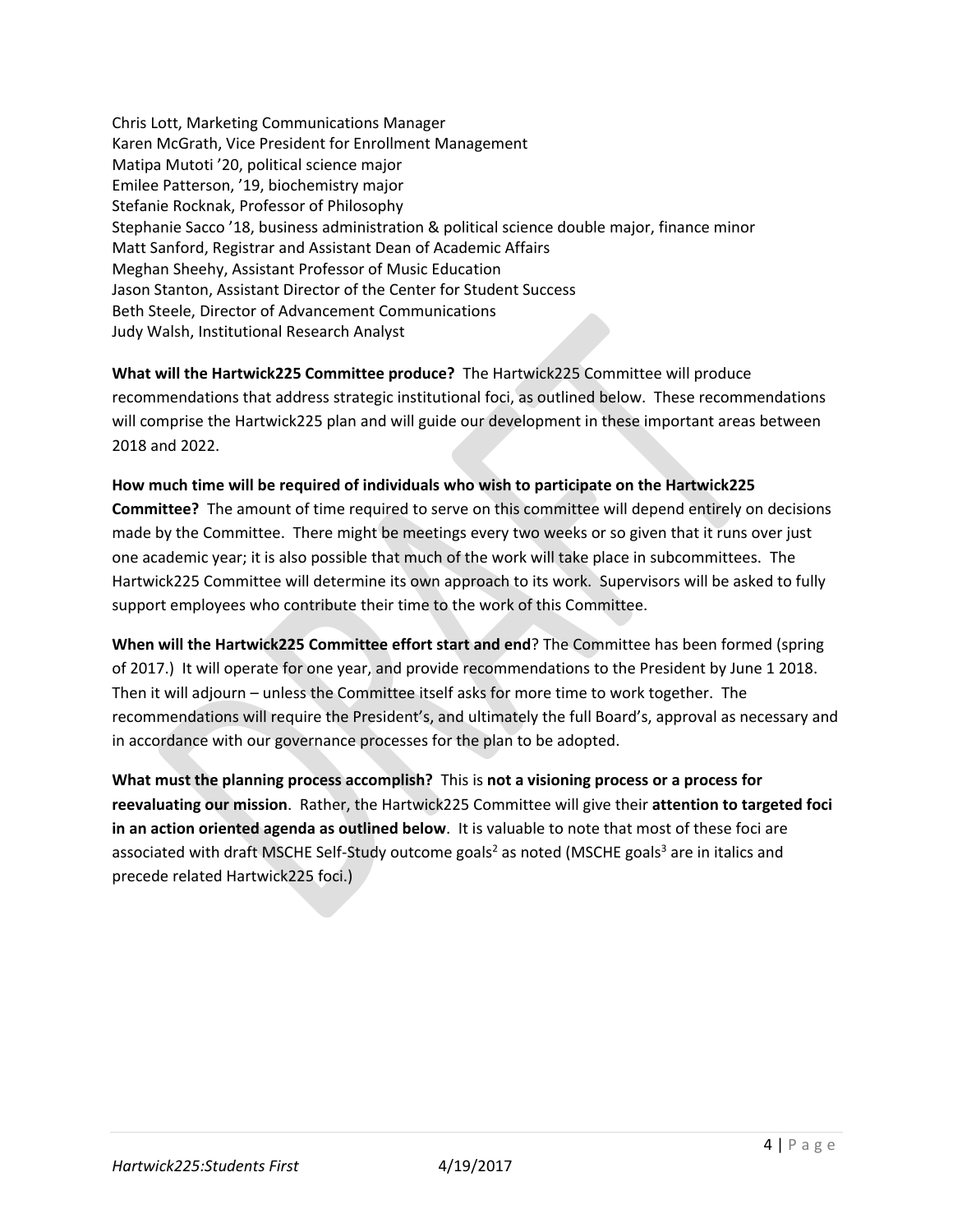## **The Hartwick225 action agenda:**

[The following foci are related to the MSCHE self-study design goal *"preserve our liberal arts core while developing innovative academic programs that are responsive to the evolving demographic, economic, and institutional challenges facing higher education in the twenty-first century"*]

## **1) Create a plan to maximize the development and implementation of traditional, education-centered revenue streams**

- a. Address the question of how to **enable** select Undergraduate program expansion
- b. Address the question of how to **enable** select Graduate program expansion
- c. Address the question of how to **maximize** summer online programming revenues
- d. Address the question of how to **enable** disaggregation of current program offerings in order to develop certificates in areas of high demand within our local or online educational community

## 2**) Develop a plan for fully realizing our Organizing Principle to "be the best at melding a liberal arts education with experiential learning" as envisioned by the LAiP**

- a. Address the question of how to **enable** greater participation in internship experiences
- b. Address the question of how to **enable** greater student participation in research
- c. Address the question of how to **enable** greater student civic engagement
- d. Address the question of how to **enable** greater student participation in study abroad

**3) Develop a plan to maximize enrollment in nursing, business, biology, psychology and other majors that are currently in high demand while the College retools recruitment strategy for all programs**

**4) Develop recommendations regarding the adoption and development of programs or approaches that better position students for career success; explore the idea of whether these or other approaches could be program or institutional 'differentiators.' Examples:**

- a. Explore the integration of "**humanities and business**" as a viable institutional differentiator and experiential learning platform
- b. Explore the integration of "**alumni mentorship**" as a viable institutional differentiator and experiential learning platform
- c. Explore the position of "**regional economic development**" as a viable institutional differentiator and experiential learning platform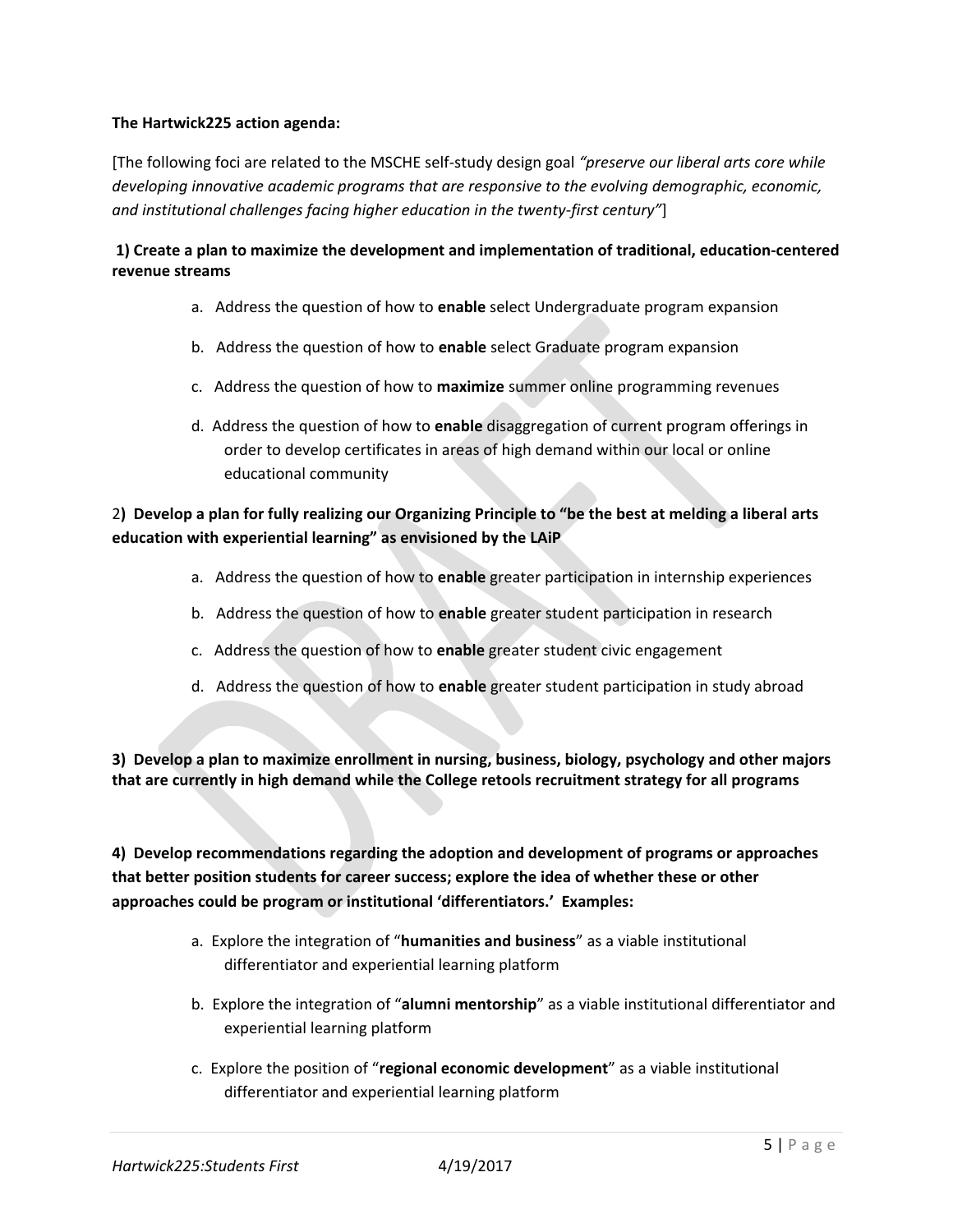[The following foci are related to the MSCHE self-study design goal *"develop institutional infrastructure to support and implement ongoing innovation that will strengthen Hartwick's academic and co-curricular programs, and the college's engagement with regional community and economic development.]*

## **5) Develop a plan to fully integrate the Center for Collaboration and Innovation (CCI) as a platform for progress and institutional renewal**

- a. Recommend steps to take that will fully/more fully<sup>4</sup> establish the **CCI as Hartwick's home for cross-disciplinary and innovative thinking**
- b. Address the question of how the **Center for Craft Food and Beverage, and other future revenue generating programs,** will best relate to the CCI
- c. Address the question of how other existing **College resources, for example, the PSGE Center**, will best relate to the CCI
- d. Address the question **of leadership of the CCI**<sup>5</sup> .
	- e. Address the question of how the CCI can link the College to, and enhance, **regional economic development**
	- f. Address the question of how the CCI can link to, and enhance, student learning in the local and regional community through internships, shadowing, and CBSL

# **6) Develop a plan that enables the ready integration of alternative revenue streams into our larger institutional effort**

- a. Address the question of how to best enable the full integration and success, on an ongoing basis, of alternative revenue stream initiatives that are developed by the **Board Strategic Innovation Committee**
- b. Address the question of how to best enable the integration of alternative revenue stream initiatives, on an ongoing basis, that are developed through **other organizational paths**.
- c. Address the question of how to **maximize residence hall occupancy**: both on Hartwick's main campus and at Pine Lake
- d. Address the question of how to **maximize summer revenues**: residence hall rentals, Pine Lake facility rental, other facility rental, online program offerings, and other summer revenues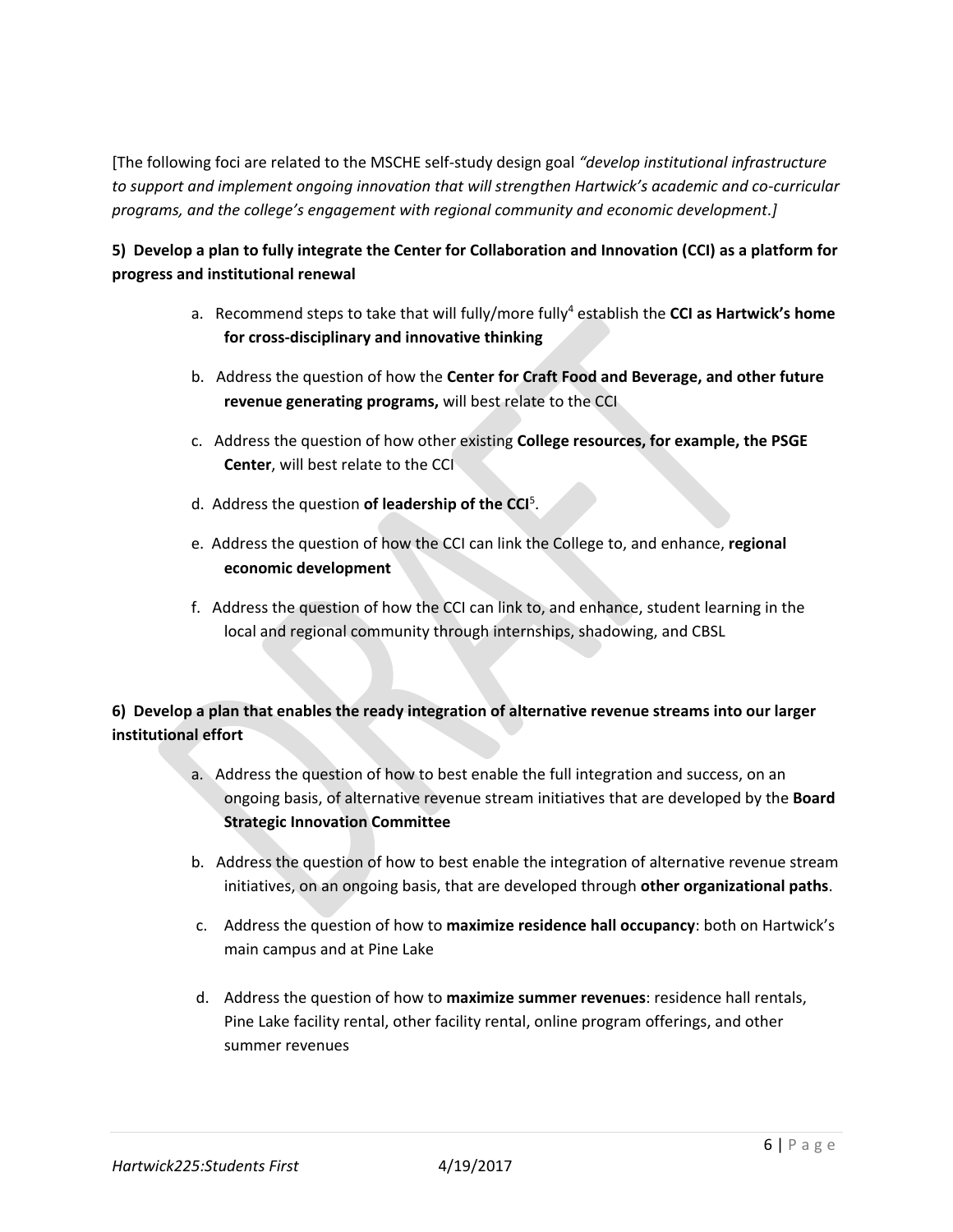[The following foci are related to the MSCHE self-study design goal "*support students through to successful degree completion."*]

**7) Develop a plan to improve the rate of degree completion that includes the integration of the tenets of** *the Hartwick College Student Success Plan 2016-2019: Value; Connecting with Resources and People; and Inclusive Teaching, Learning and Advising***.**

- a. Address the question of how to **enable higher rates of degree completion** for:
	- new majority students
	- athletes on teams with low rates of degree completion
	- students with moderate to high unmet need
	- students who struggle academically in their first year
	- students who enter the three-year degree program
	- first generation students, and
	- other groups of students who have demonstrated difficulty with persistence

### 8**) Develop a plan to maximize recruitment and degree completion of international students**

- a**.** Address the question of how to create an environment for prospective international students that establishes the College as an **attractive study destination**.
- b. Address the question of how to create a **supportive environment** for matriculated international students that enables their persistence and degree completion

**9) Related to foci 1-8 above, propose revised operational goals associated with the Organizing Principle and Strategic Framework** (most recent update attached)

## **10) Other strategic foci**

a. To be determined as the result of the work of the Hartwick225 Committee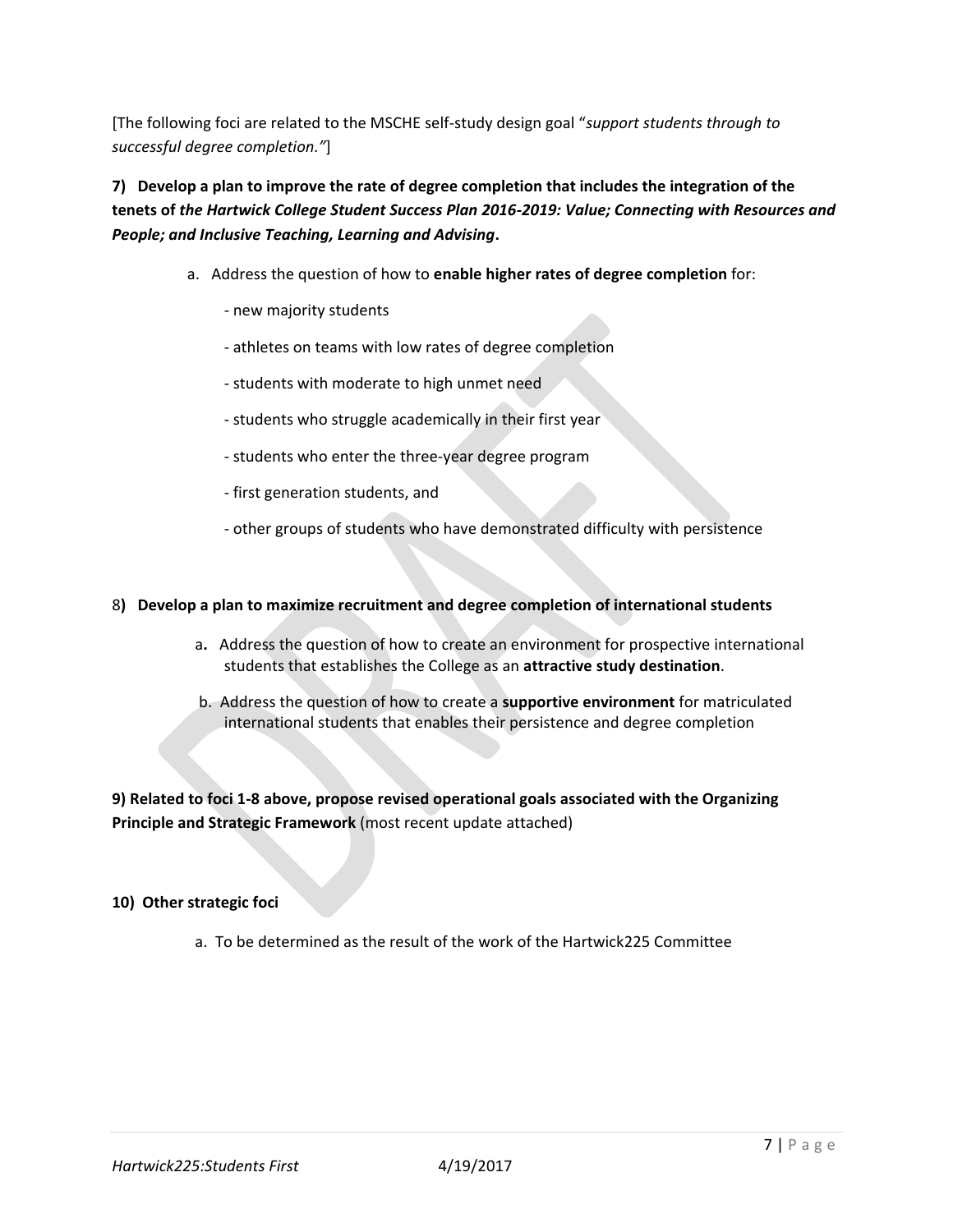A schematic of the Leadership Group vision:



## Sustainable Hartwick

**Enabling Tools: Time, Place, People**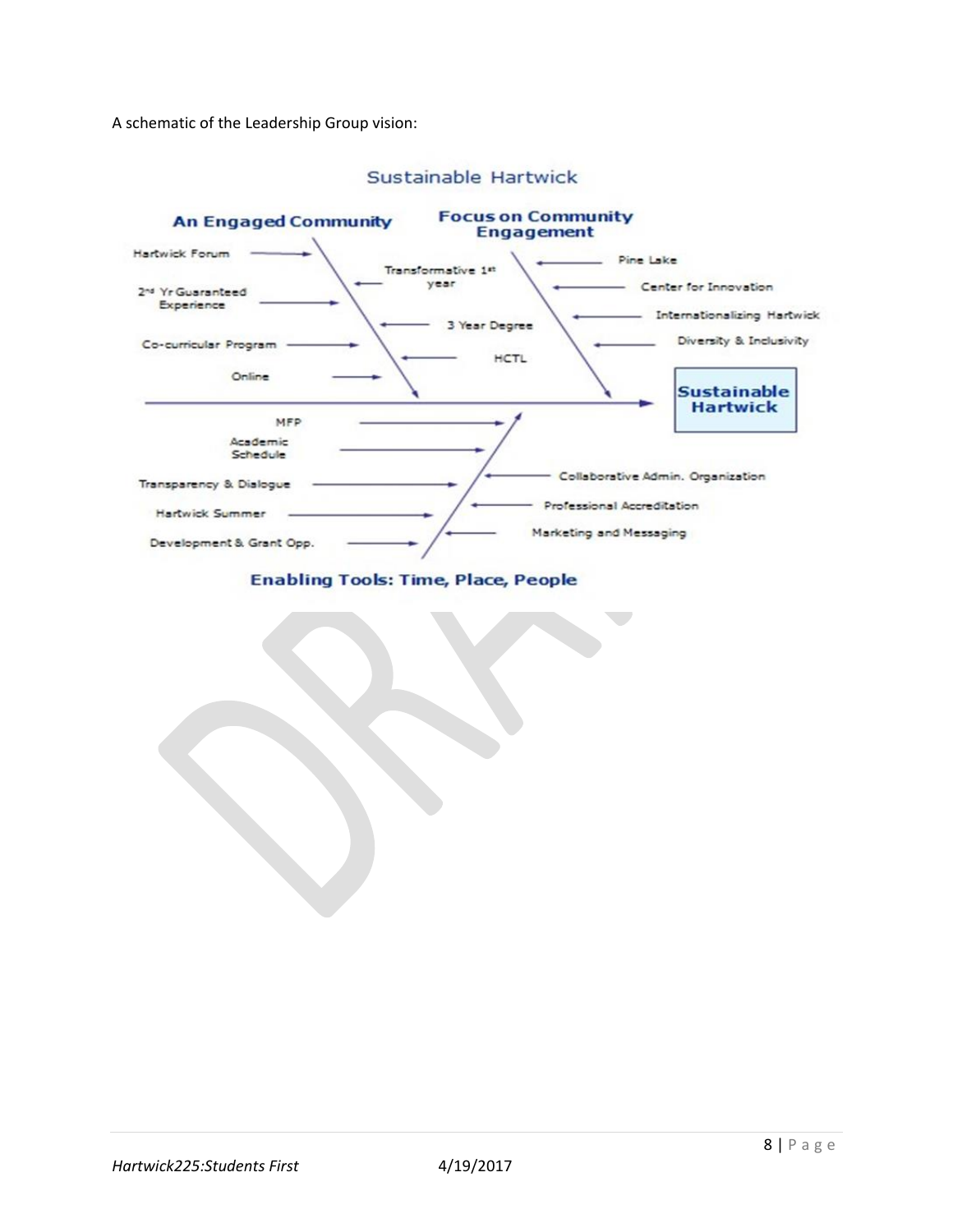### Planning at Hartwick since 2008:

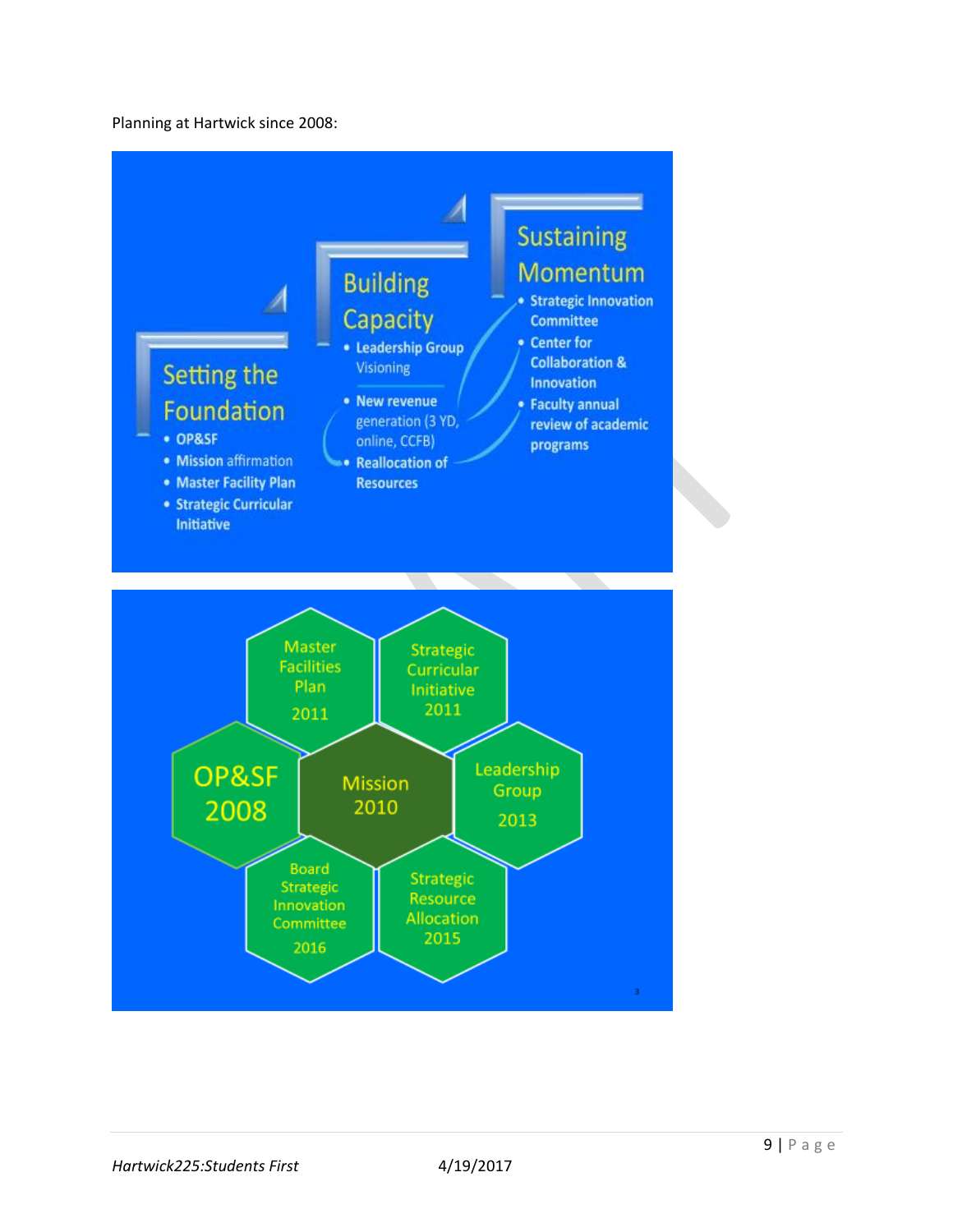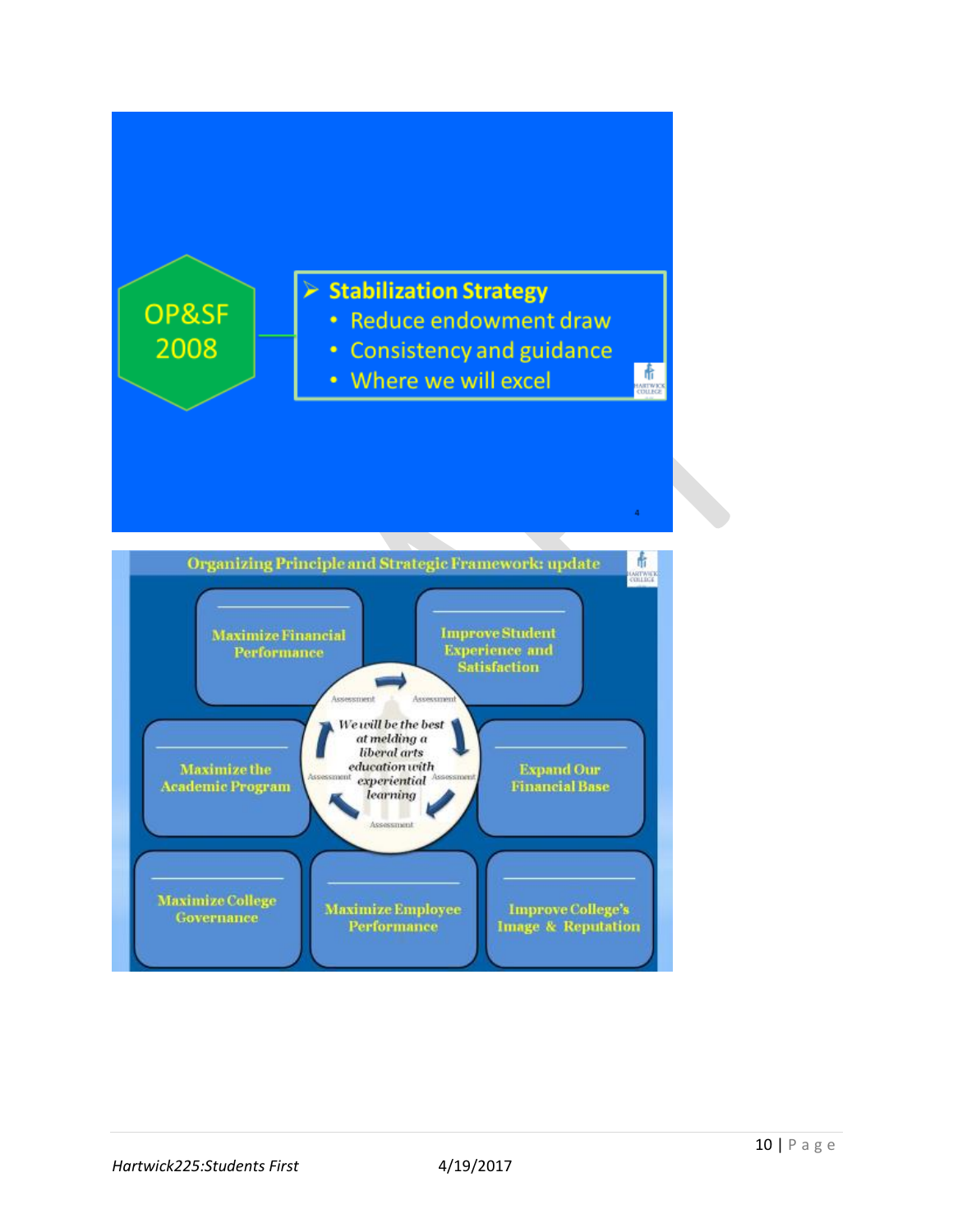

**Mission Clarification/Affirmation: 2010 Hartwick College is an** engaged community that integrates a liberal arts education with experiential learning to inspire curiosity, critical thinking, creativity, personal courage and an enduring passion for learning.  $\frac{1}{\frac{1}{\frac{1}{\sqrt{1+\frac{1}{\sqrt{1+\frac{1}{\sqrt{1+\frac{1}{\sqrt{1+\frac{1}{\sqrt{1+\frac{1}{\sqrt{1+\frac{1}{\sqrt{1+\frac{1}{\sqrt{1+\frac{1}{\sqrt{1+\frac{1}{\sqrt{1+\frac{1}{\sqrt{1+\frac{1}{\sqrt{1+\frac{1}{\sqrt{1+\frac{1}{\sqrt{1+\frac{1}{\sqrt{1+\frac{1}{\sqrt{1+\frac{1}{\sqrt{1+\frac{1}{\sqrt{1+\frac{1}{\sqrt{1+\frac{1}{\sqrt{1+\frac{1}{\sqrt{1+\frac{1}{\sqrt{1+\frac{1}{\sqrt{1+\frac{$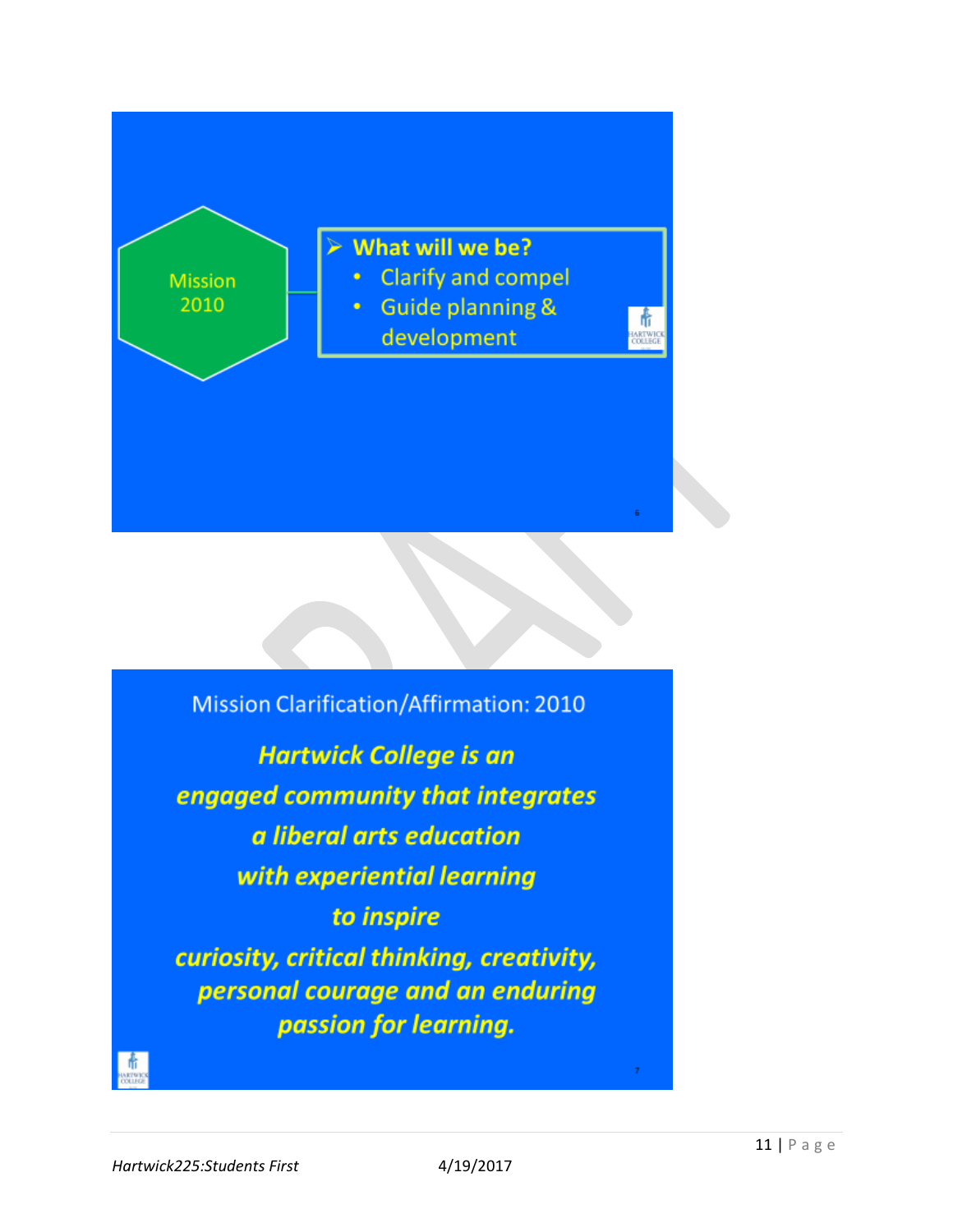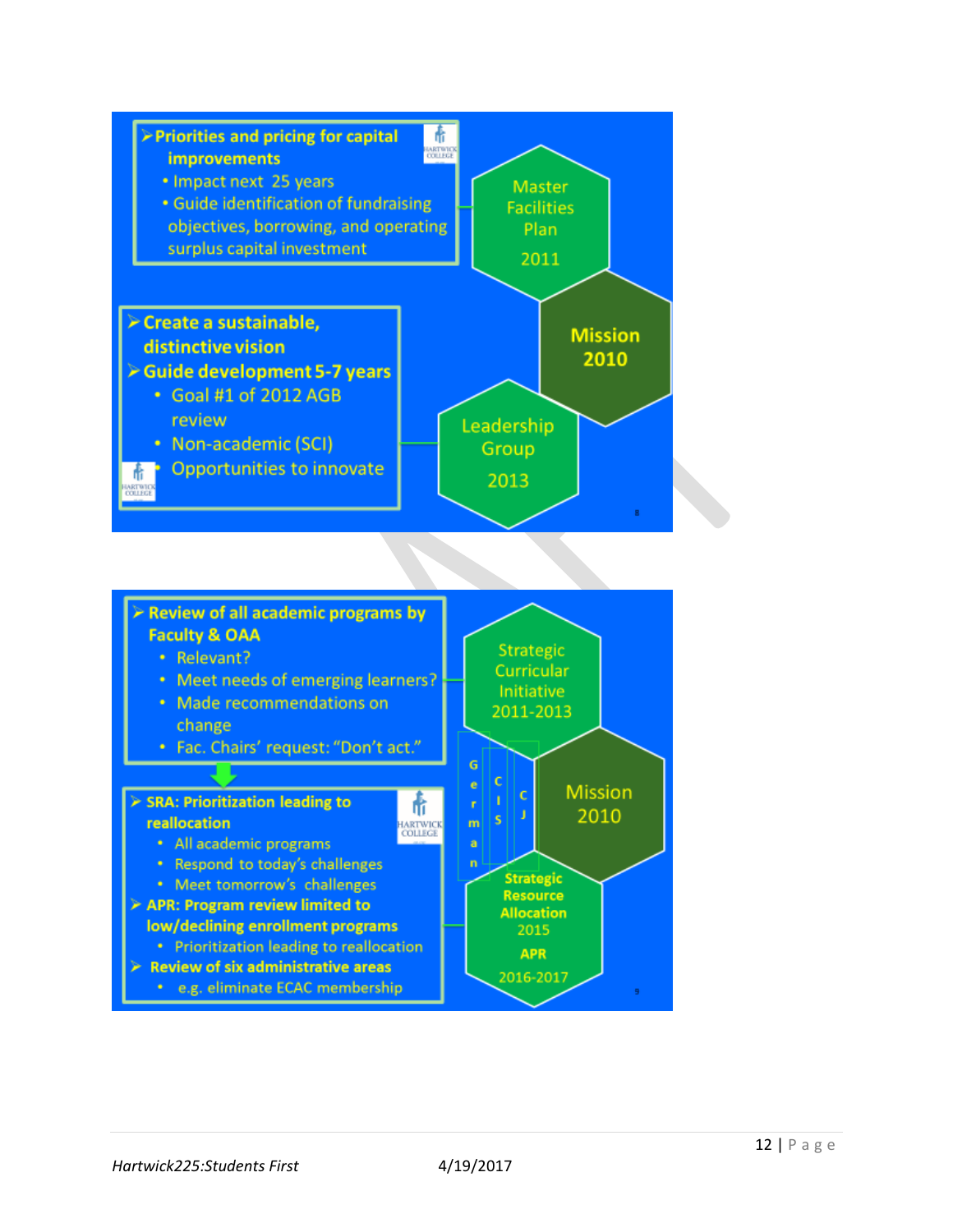

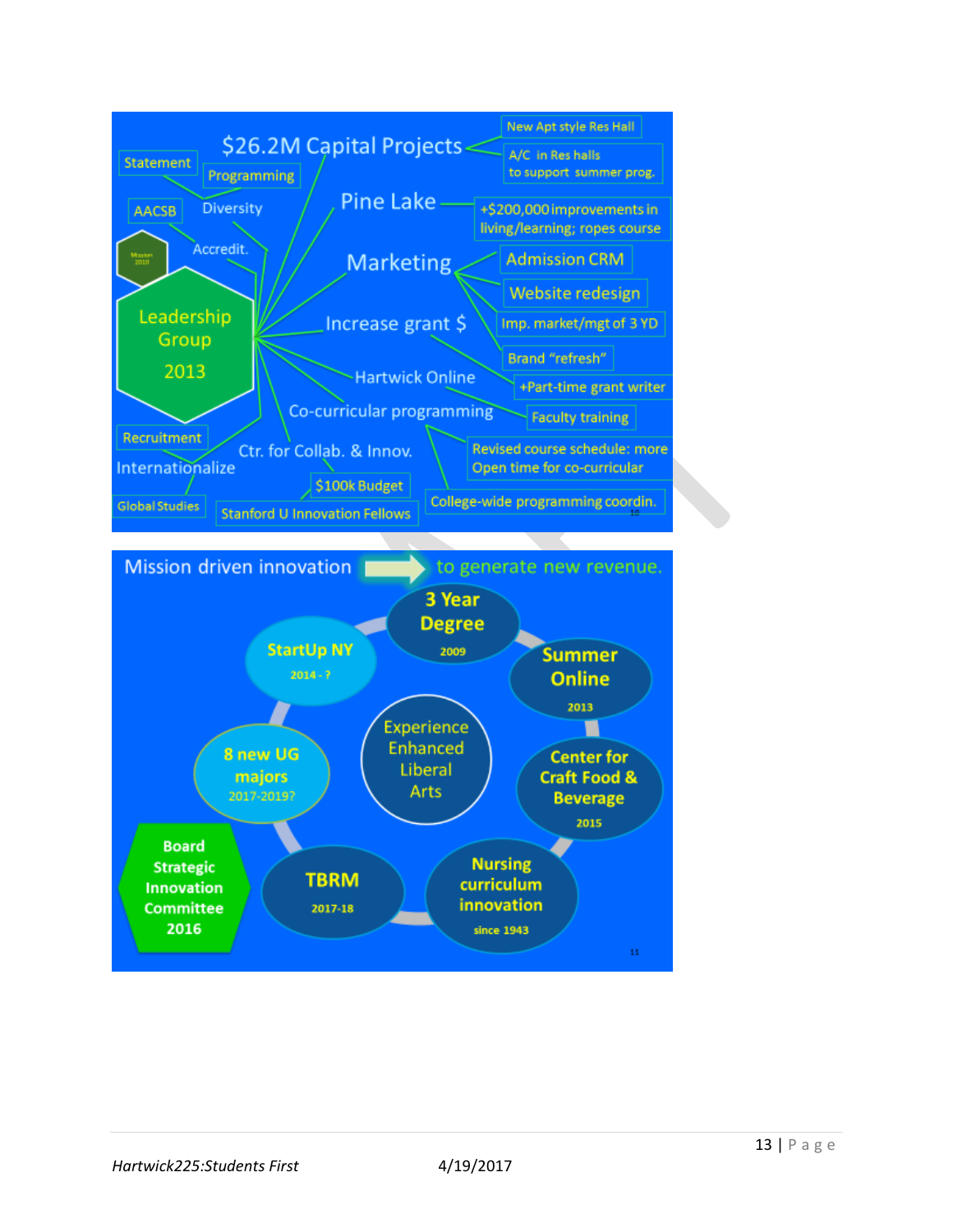# **Hartwick225: Students First**

- A process that will result in a strategic plan to guide us through 2022, Hartwick's 225th year anniversary.
- " Focus on practical next steps to support our institutional progress in key areas
- Objective: help the College more fully realize its educational mission and assure even greater levels of student success.

# **Hartwick225: Students First**

- Is broadly representative
	- **Every campus-based constituency**
	- All are volunteers
- **Respects current governance processes**
- " Complements the MSCHE self-study process
- **Example 1 Focuses on issues of timely significance** to the college's success
	- **Sustainability**